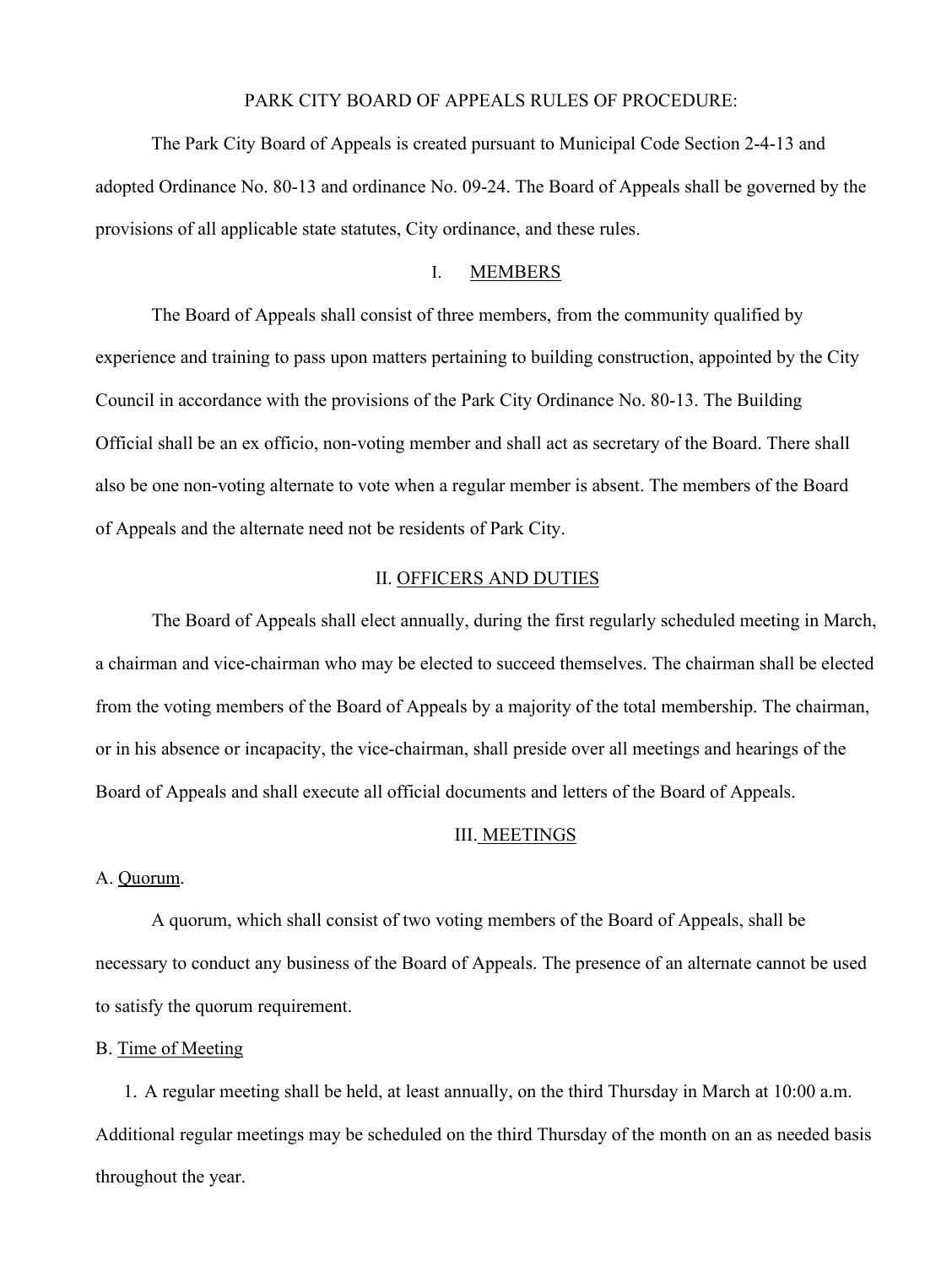2. Special meetings shall be called by the chairman or by a majority of the other voting members of the Board of Appeals at any time provided that at least 24 hours notice shall be given each member before a special meeting is held.

#### C. Meetings Open to the Public.

All regular or special meetings of the Board of Appeals shall be open to the public and shall comply with the provisions of the Open and Public Meetings Act, 52-4-101 et seq., Utah Code Annotated, 1953, as amended.

### D. Executive Sessions.

Executive sessions may be called by the chairman to discuss such items as the agenda for regular meetings, building code revision or amendment, and other matters. Executive sessions shall be open to the public unless the meeting is for a matter specifically exempted by 52-4-205 of the Utah Code Annotated, 1953, as amended.

#### E. Order of Business.

The order of business shall be:

- 1. Roll Call
- 2. Approval of the minutes of the last meeting of the Board of Appeals.
- 3. Applications to be heard by the Board.
- 4. Special items.
- 5. Other business.
- 6. Adjournment.

The Board of Appeals may change the order of business or consider matters out of order for the convenience of the applicants or other interested persons.

### F. Voting.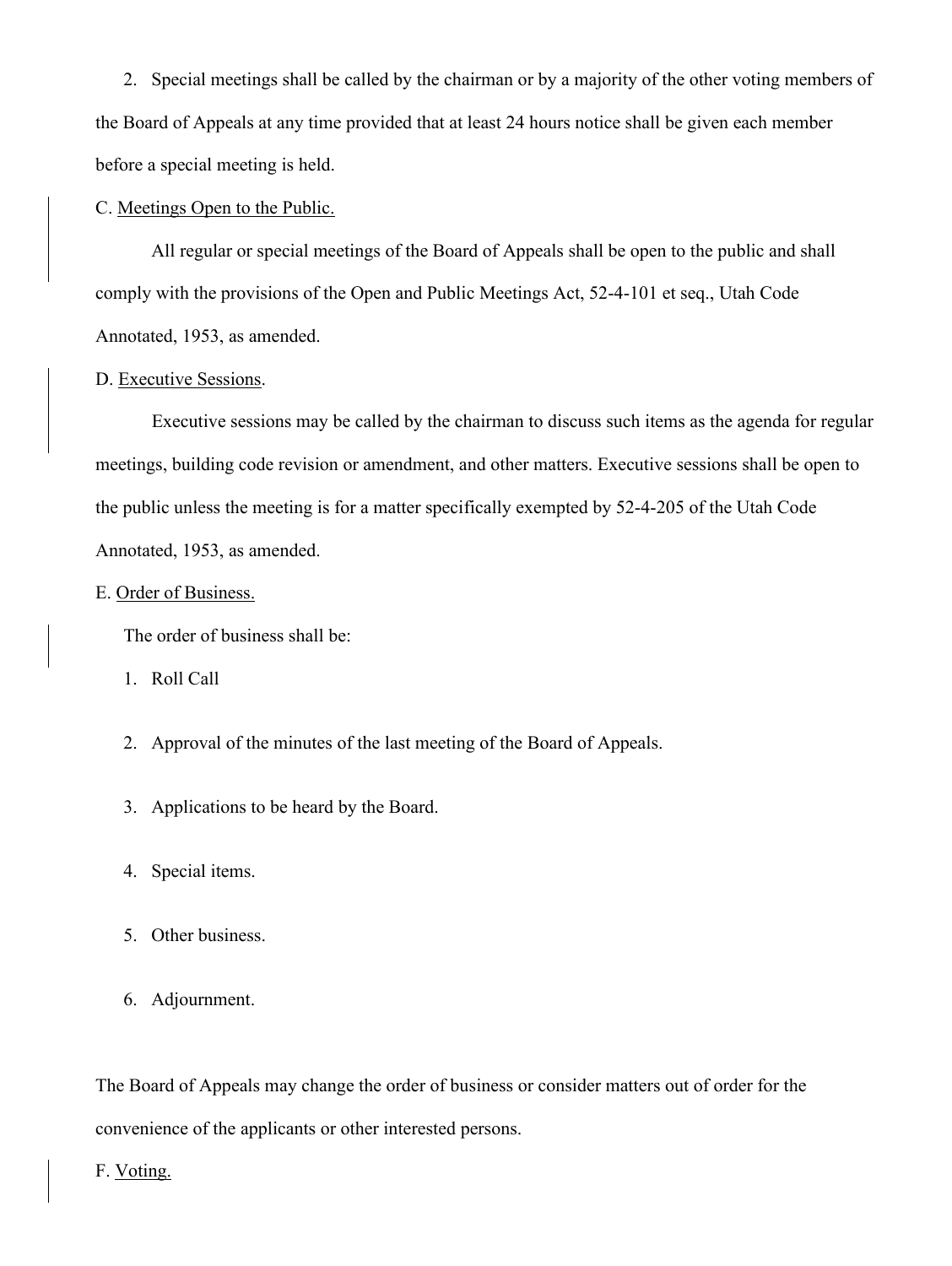1. An affirmative vote of the majority of voting members present at the meeting shall decide all matters under consideration by the Board of Appeals unless otherwise provided in these rules.

### IV. CONSIDERATION OF APPLICANTS

A. Notice of Meeting.

1. The Board of Appeals, through its staff, shall insofar as practical, contact applicants and all members of the Board with notices of the meeting. Compliance with this subparagraph shall not be a condition precedent to proper legal notice, and no hearing or action taken thereon shall be deemed invalid or illegal because of the failure to give the notices provided for in this paragraph.

2. Notice of the meeting; including the agenda, date, time and place of the meeting, shall be posted not less than 24 hours before the time set for the meeting at the Office of the Building Department, 445 Marsac Avenue, Park City, Utah.

3. Notice shall also be given to at least one newspaper of general circulation within the geographic jurisdiction of the Board of Appeals or to a local media correspondent.

4. The general notice requirements may be disregarded and the best notice practicable given, when unforeseen circumstances require the holding of an emergency meeting to consider matters of an urgent nature. No such emergency meeting shall be held unless an attempt has been made to notify all the members of the Board of Appeals and a majority votes in the affirmative to hold the meeting.

### B. Form of Appeal

All appeals must be in writing and filed with the Building Department. Appeals must contain:

- 1. A heading in the words: "Before the board of appeals of the City of Park City"
- 2. A caption reading "appeal of …,"giving the names of all appellants participating in the appeal.
- 3. A brief statement setting forth the legal interest of each of the appellants in the building or the land subject to the decision, action order.
- 4. A brief statement in ordinary and concise language of the specific order of action protested, together with any material facts claimed to support the contentions of the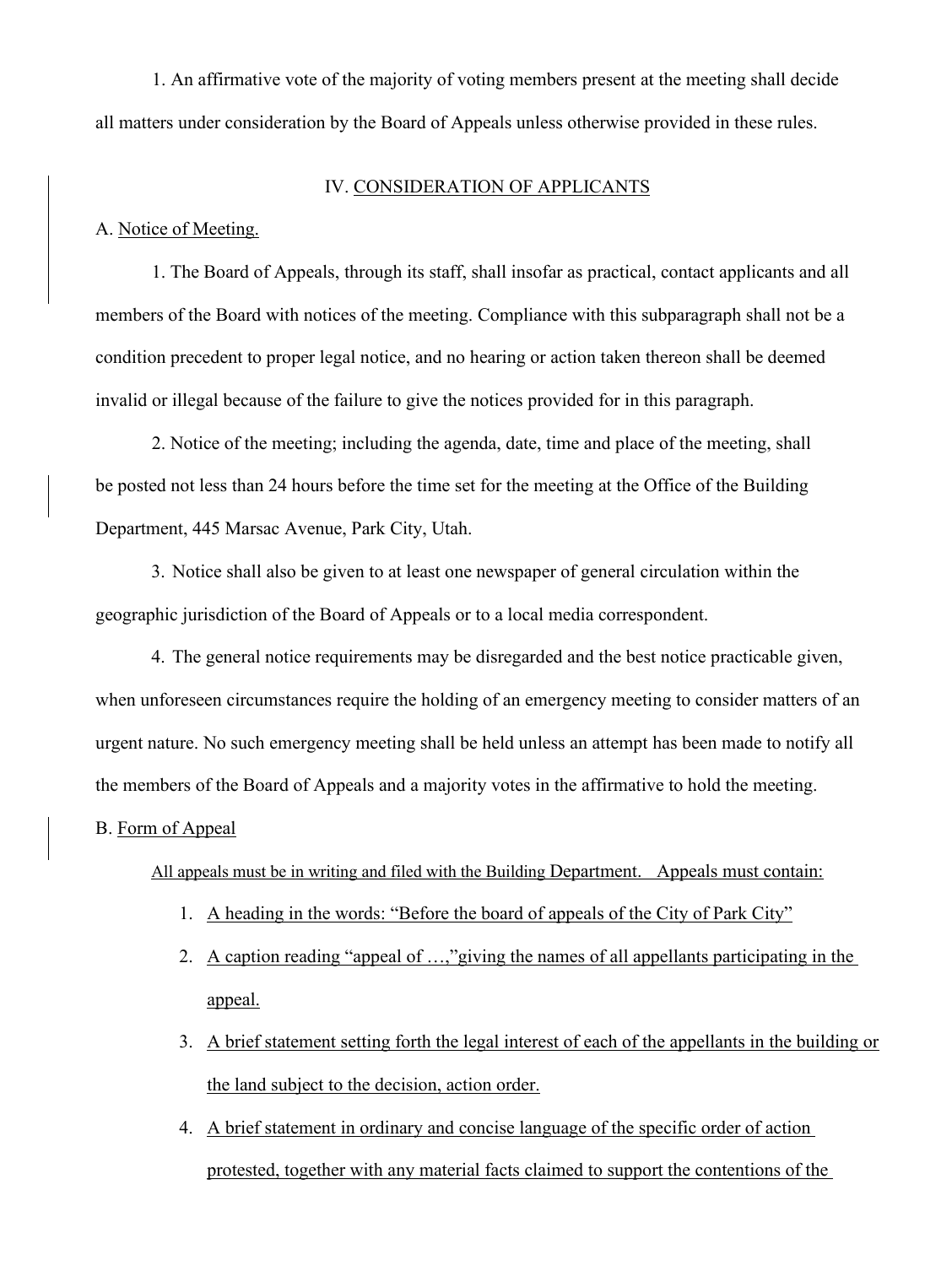appellant.

- 5. A brief statement in ordinary and concise language of the relief sought and the reasons why it is claimed the protest order or action should be reversed. Modified or otherwise set aside.
- 6. The signatures of all parties named as appellants and their official mailing addresses.
- 7. The verification (by declaration under penalty of perjury) of at least one appellant as to the truth of the matters stated in the appeal.

# C. Hearing Procedure.

Any person may appear in person, by agent or attorney at any meeting of the Board of Appeals. The order of procedure in the hearing of each application shall be as follows:

1.Presentation of the application by the staff of the Building Department, including staff recommendations.

2.Presentation by the applicant, including witnesses, evidence, documents or exhibits supporting the application or appeal.

3. Public input regarding the appeal

4. Rebuttal shall not be allowed unless a member of the Board of Appeals requests that witnesses be allowed to make further statements in order to answer questions raised by previous statements.

### D. Decisions.

Decisions of the Board of Appeals shall be final at the end of the meeting at which the matter is decided. The reasons for the decision shall, insofar as practical, be read into the minutes of the meeting. The Board's decision and findings shall be in writing with copies given to the Chief Building Official and the appellant.

### E. Reconsideration of Applications.

An application which has been denied by the Board of Appeals may be reconsidered by the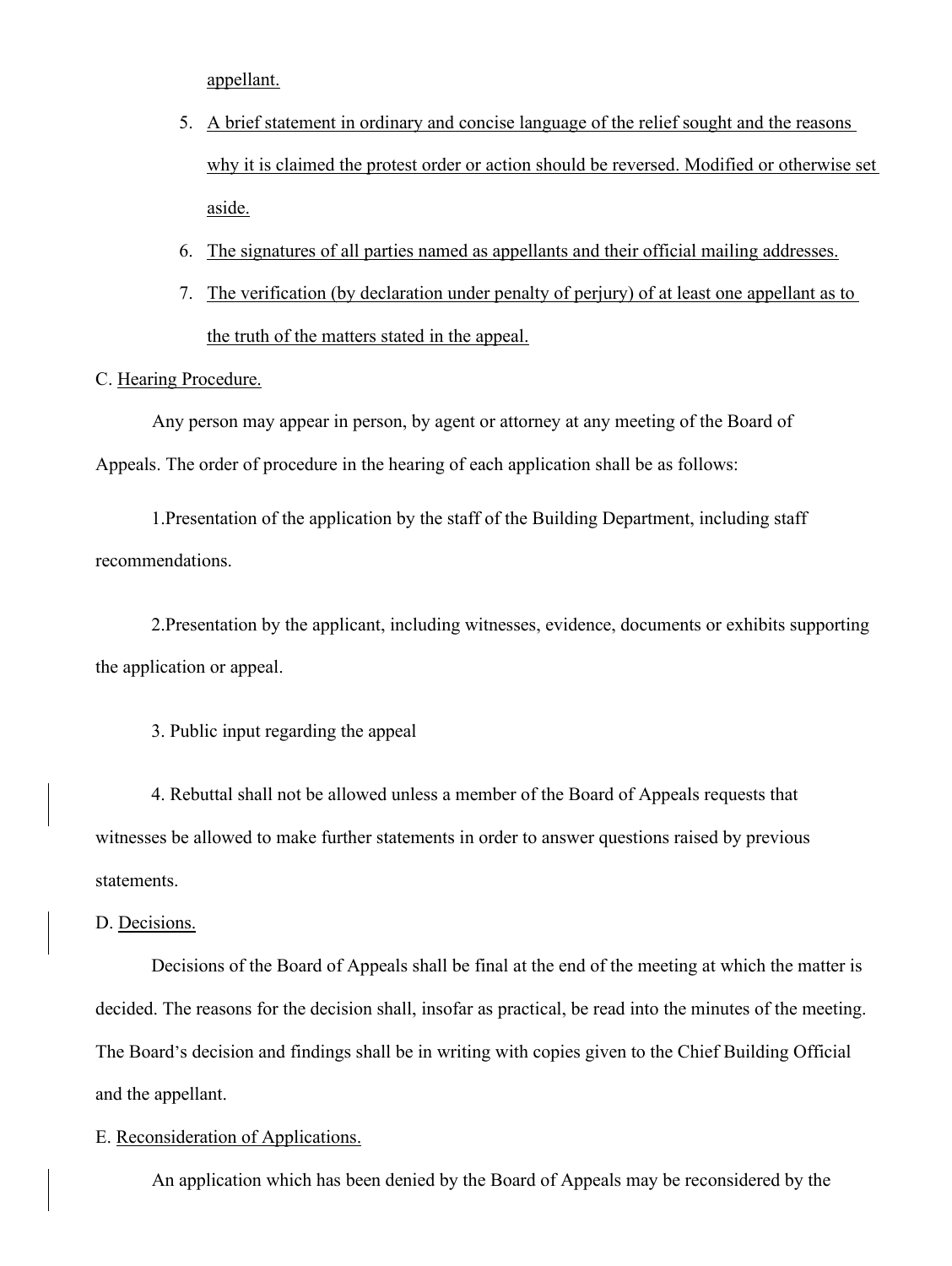Board only if the applicant presents new evidence which the Board determines is sufficient to merit reconsideration of the application. A request for reconsideration shall be made in writing and filed within 10 days from the date of the original final decision of the Board. If a request for reconsideration is granted by the Board, the application shall be reconsidered in the same manner as an original application is considered.

### V. SCOPE OF REVIEW

# A. Matters for Review.

- 1. The Board shall hear all appeals according to the International Building Code, Chapter Five of the Code for the Abatement of Dangerous Buildings, and Chapter Twelve of the Uniform Housing Code.
- 2. Any appeals made to the Board pursuant to the International Building Code shall be file within thirty (30) day of approval of denial of the permit. The time of appeal for actions under the Code for the Abatement of Dangerous Building and the Uniform Housing Code shall be as specified in each of the respective codes, but in no instance longer than thirty (30) days. The Appellant shall pat the applicable fee established when filing the appeal.

### B. Basis for Appeal.

Appeals under the International Building Code shall be based on the claim that the Code or the rules adopted thereunder have been interpreted incorrectly, the provisions of the Code do not apply, or an equally good or better form of construction is proposed. The scope of the appeal is limited to those issues raised in the appeal

#### C. Limitation of Authority.

The Board has no authority to waive any requirements of the International Building Code, the Code for the Abatement of Dangerous Building or the Uniform Housing Code. The Board of Appeals shall have no authority relative to interpretation of the administrative provision of the code for the abatement of Dangerous Building of the Uniform Housing Code.

#### D. Standard of Review.

The Board shall review factual matters de novo and shall determine the correctness of the